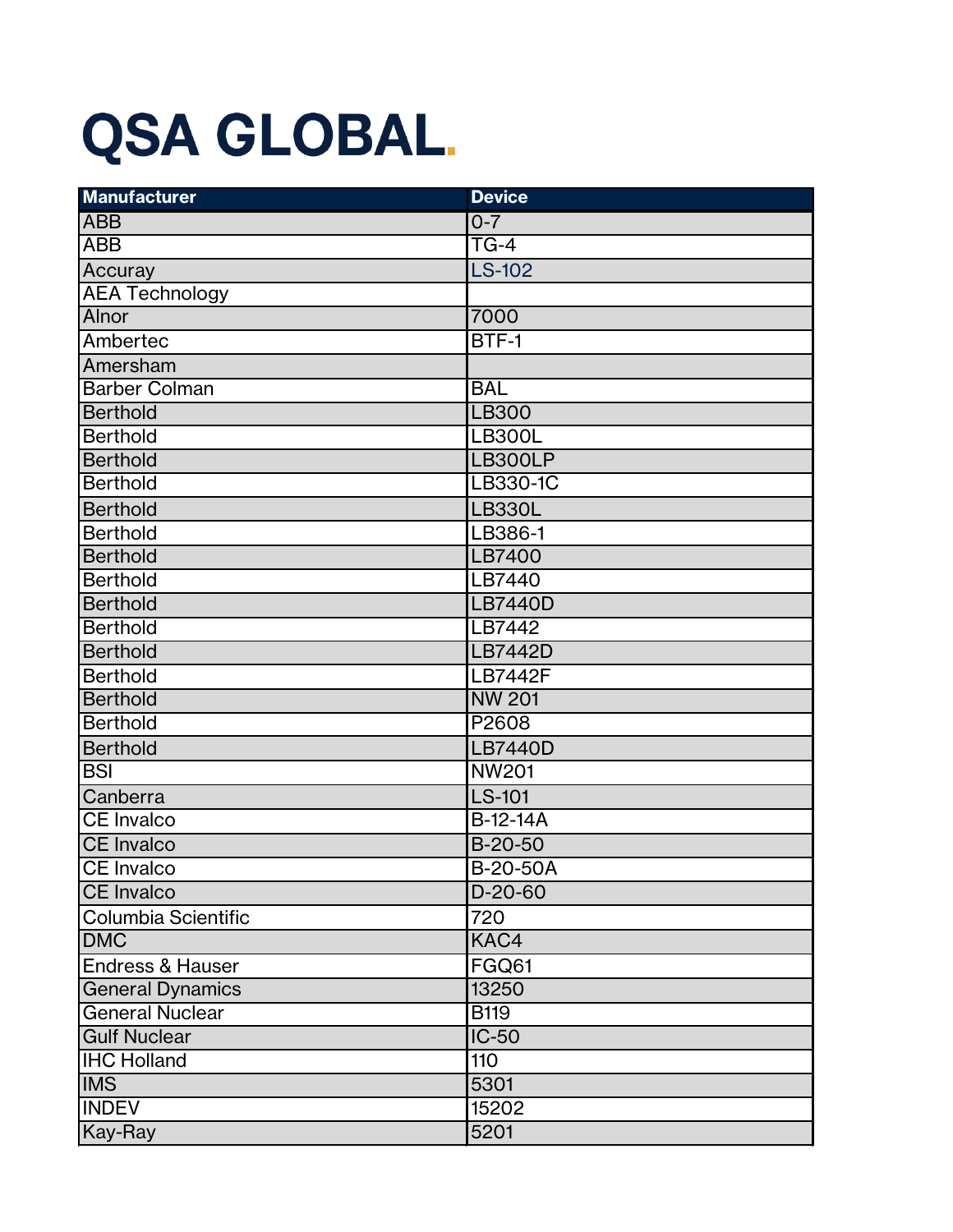| Kay-Ray                    | 7051                 |
|----------------------------|----------------------|
| Kay-Ray                    | 7057                 |
| Kay-Ray                    | 7061                 |
| Kay-Ray                    | 7062                 |
| Kay-Ray                    | 7063                 |
| Kay-Ray                    | 7064                 |
| Kay-Ray                    | 7065                 |
| Kay-Ray                    | 7067                 |
| Kay-Ray                    | 7080                 |
| Kay-Ray                    | 7062B                |
| Kay-Ray                    | 7062BP               |
| Kay-Ray                    | 7063B                |
| Kay-Ray                    | 7063P                |
| Kay-Ray                    | 7063PS               |
| Kay-Ray                    | 7063S                |
| Kay-Ray                    | 7064P                |
| Kay-Ray                    | 7064PS               |
| Kay-Ray                    | 7064S                |
| Kay-Ray                    | 7074P                |
| Kay-Ray                    | 7100A                |
| Kay-Ray                    | 7100B                |
| Kay-Ray                    | 7100CB               |
|                            |                      |
| <b>Measurex</b>            | 2202                 |
| <b>Metorex</b>             | <b>HEPS</b>          |
| <b>NDC Technologies</b>    | 103                  |
| <b>NDC Technologies</b>    | 104                  |
| <b>NDC Technologies</b>    | 302                  |
| <b>NDC Technologies</b>    | 104F                 |
| <b>NDT Systems</b>         | 3500                 |
| <b>NDT Systems</b>         | 6000                 |
| <b>NDT Systems</b>         | 13640                |
| <b>New England Nuclear</b> | G3168                |
| <b>New England Nuclear</b> | <b>NER-9017</b>      |
| <b>Niton</b>               | <b>XLP868</b>        |
| Outokumpu                  | 820                  |
| <b>PCA</b>                 | 435                  |
| QSA Global, Inc.           |                      |
| Ronan                      | 5201                 |
| Ronan                      | 200853D              |
| Ronan                      | GS-200               |
| Ronan                      | GS-400               |
| Ronan                      | RLL1                 |
| Ronan                      | RRLL1<br><b>SA-1</b> |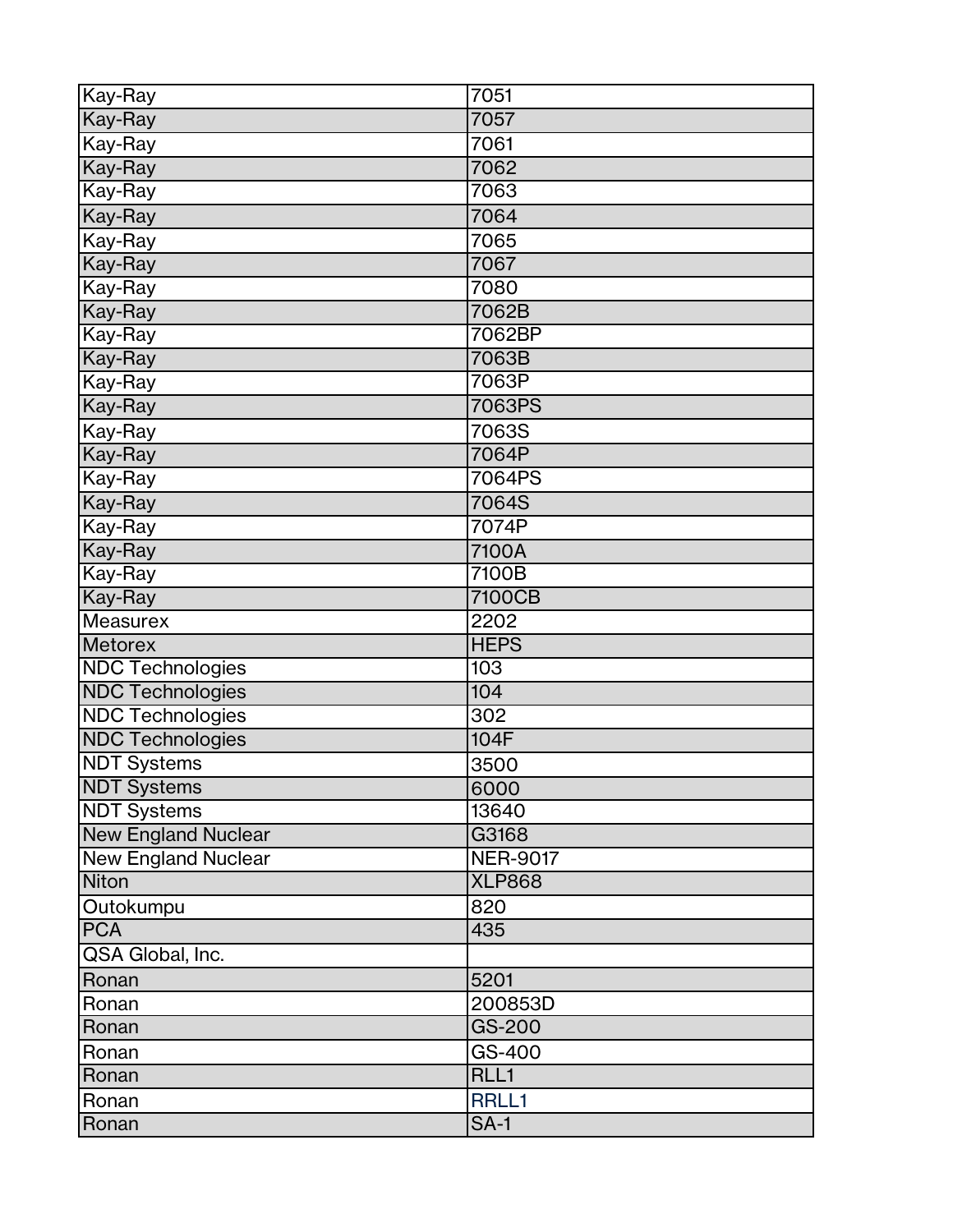| Ronan                | <b>SA1 C10</b>      |
|----------------------|---------------------|
| Ronan                | SA-1/228            |
| Ronan                | SA-1/229            |
| Ronan                | <b>SA1-37</b>       |
| Ronan                | <b>SA-15</b>        |
| Ronan                | <b>SA-1-C10</b>     |
| Ronan                | <b>SA1-C5</b>       |
| Ronan                | <b>SA1-F37</b>      |
| Ronan                | $SA-4$              |
| Ronan                | $SA-8$              |
| Ronan                | <b>SA8-C10</b>      |
| Ronan                | <b>SA8-F37</b>      |
| <b>Seamans</b>       | $\overline{C}$ -200 |
| <b>SECO</b>          | D14400              |
| <b>Tech Ops</b>      |                     |
| <b>Texas Nuclear</b> | 5020                |
| <b>Texas Nuclear</b> | 5030                |
| <b>Texas Nuclear</b> | 5031                |
| <b>Texas Nuclear</b> | 5034                |
| <b>Texas Nuclear</b> | 5036                |
| <b>Texas Nuclear</b> | 5038                |
| <b>Texas Nuclear</b> | 5176                |
| <b>Texas Nuclear</b> | 5190                |
| <b>Texas Nuclear</b> | 5191                |
| <b>Texas Nuclear</b> | 5192                |
| <b>Texas Nuclear</b> | 5193                |
| <b>Texas Nuclear</b> | 5194                |
| <b>Texas Nuclear</b> | 5195                |
| <b>Texas Nuclear</b> | 5196                |
| <b>Texas Nuclear</b> | 5197                |
| <b>Texas Nuclear</b> | 5200                |
| <b>Texas Nuclear</b> | 5201                |
| <b>Texas Nuclear</b> | 5202                |
| <b>Texas Nuclear</b> | 5203                |
| Texas Nuclear        | 5204                |
| <b>Texas Nuclear</b> | 5205                |
| Texas Nuclear        | 5206                |
| <b>Texas Nuclear</b> | 5207                |
| Texas Nuclear        | 5208                |
| <b>Texas Nuclear</b> | 5210                |
| Texas Nuclear        | 5211                |
| <b>Texas Nuclear</b> | 5219                |
| <b>Texas Nuclear</b> | 5220                |
| Texas Nuclear        | 5221                |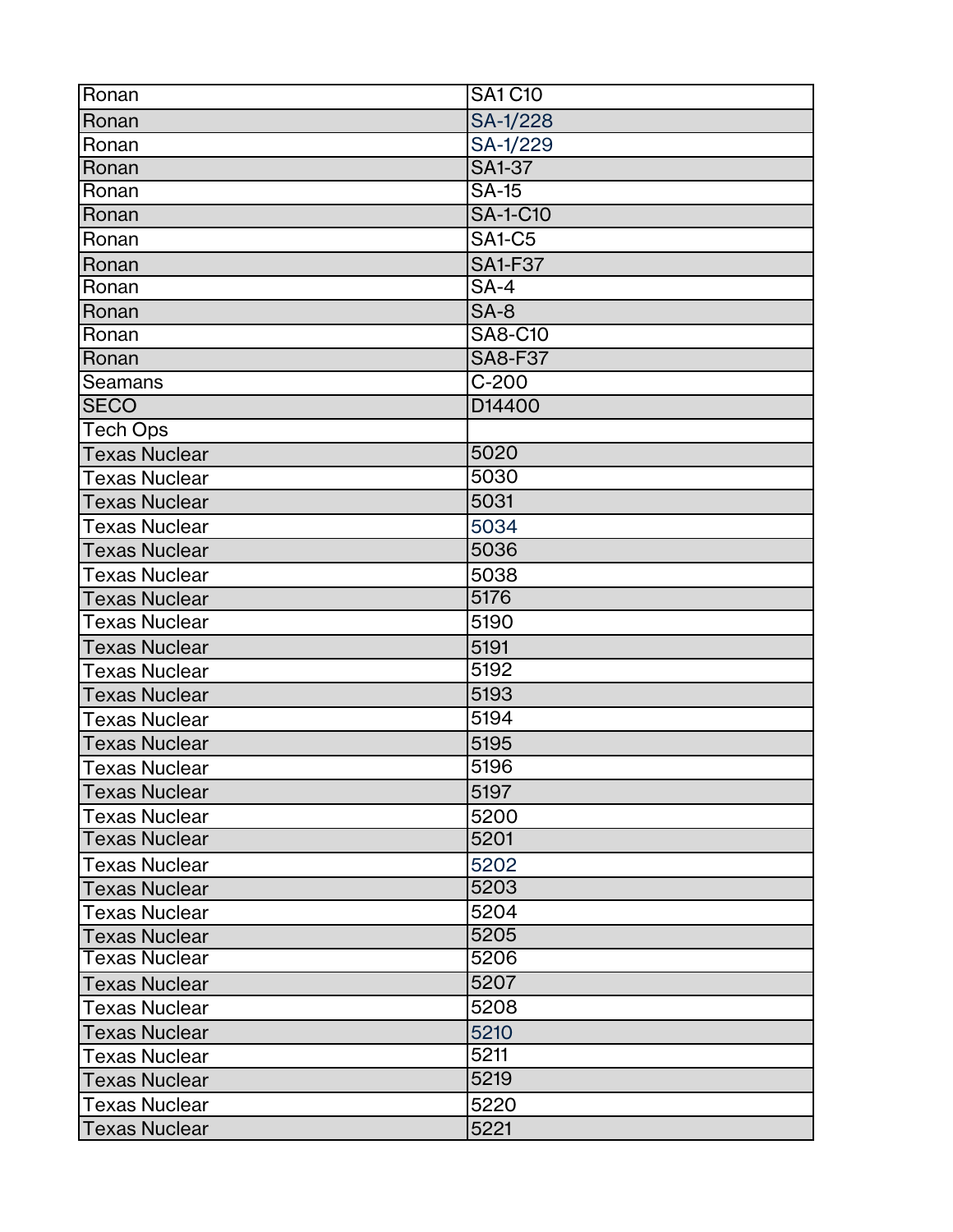| <b>Texas Nuclear</b> | 5401           |
|----------------------|----------------|
| <b>Texas Nuclear</b> | 5901           |
| Texas Nuclear        | 7062           |
| <b>Texas Nuclear</b> | 7063           |
| <b>Texas Nuclear</b> | 9266           |
| <b>Texas Nuclear</b> | 9267           |
| <b>Texas Nuclear</b> | 9277           |
| <b>Texas Nuclear</b> | 5010A          |
| <b>Texas Nuclear</b> | 5038A          |
| <b>Texas Nuclear</b> | 5178A          |
| <b>Texas Nuclear</b> | 5180A          |
| <b>Texas Nuclear</b> | 5183A          |
| <b>Texas Nuclear</b> | 5195A          |
| <b>Texas Nuclear</b> | 5196A          |
| Texas Nuclear        | 7062BP         |
| <b>Texas Nuclear</b> | 7063P          |
| Texas Nuclear        | <b>TN5176</b>  |
| <b>Troxler</b>       | 3411B          |
| Vega Americas        | A-9825         |
| Vega Americas        | <b>BAL</b>     |
| Vega Americas        | <b>BG-3</b>    |
| Vega Americas        | $ED-18$        |
| Vega Americas        | $ED-6$         |
| Vega Americas        | $ED-8$         |
| Vega Americas        | <b>ELF-00</b>  |
| Vega Americas        | <b>ELG-08</b>  |
| Vega Americas        | $ES-2$         |
| Vega Americas        | <b>ES-3</b>    |
| Vega Americas        | $ES-4$         |
| Vega Americas        | <b>FD-10</b>   |
| Vega Americas        | $FD-4$         |
| Vega Americas        | $HM-8$         |
| Vega Americas        | <b>MDTS</b>    |
| <b>Vega Americas</b> | <b>MDTS-II</b> |
| Vega Americas        | <b>MTDS</b>    |
| Vega Americas        | OCHM-8         |
| Vega Americas        | <b>RSTN</b>    |
| Vega Americas        | <b>RTSN</b>    |
| Vega Americas        | S & S          |
| Vega Americas        | <b>MDTS II</b> |
| Vega Americas        | SF-F1          |
| Vega Americas        | <b>SH-100</b>  |
| Vega Americas        | <b>SH-301</b>  |
| Vega Americas        | <b>SH-302</b>  |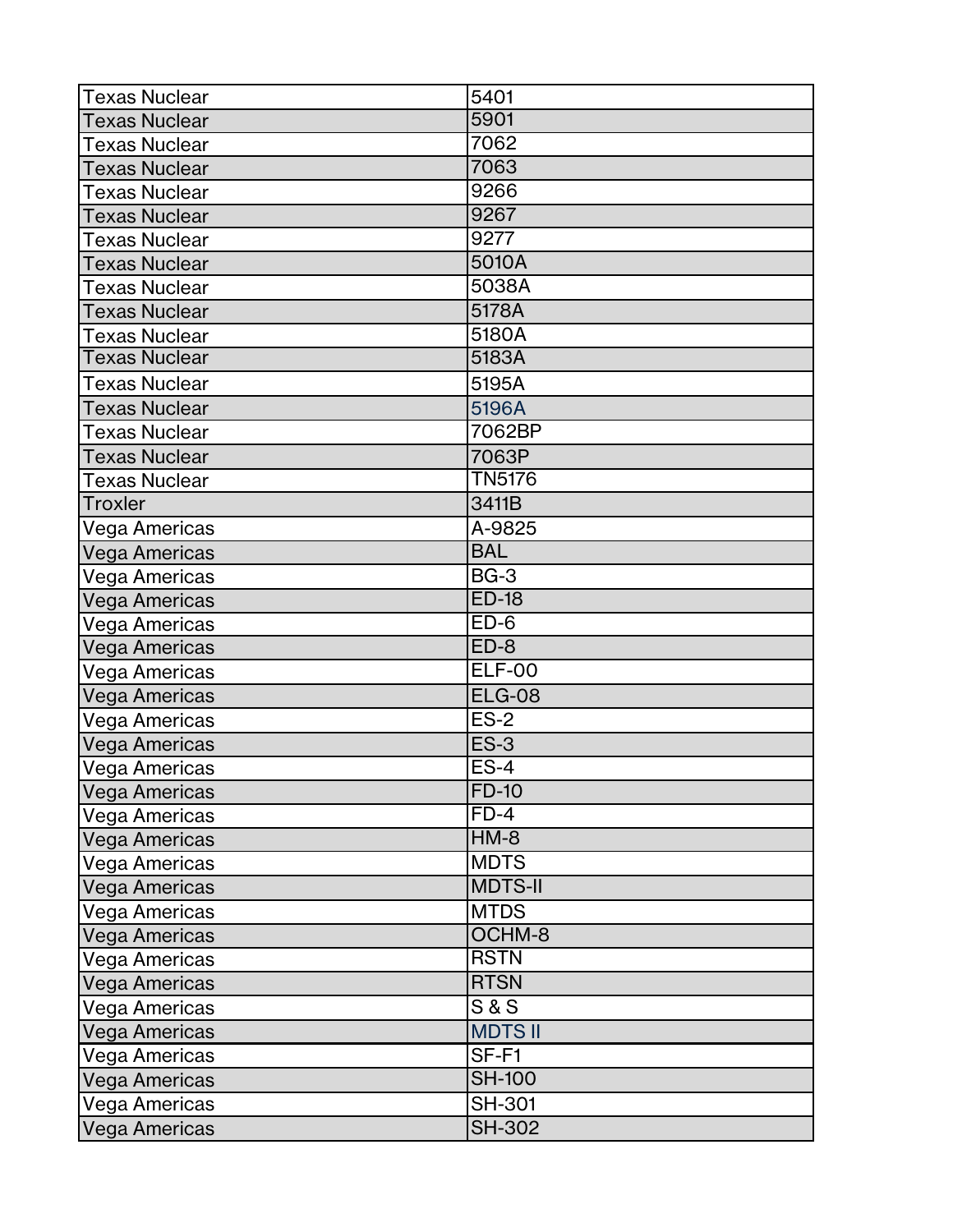| Vega Americas        | <b>SH-352</b>     |
|----------------------|-------------------|
| Vega Americas        | <b>SH-581</b>     |
| Vega Americas        | <b>SH-585</b>     |
| Vega Americas        | SH-D              |
| Vega Americas        | SHD-0             |
| Vega Americas        | <b>SHD-30</b>     |
| Vega Americas        | <b>SHD-45</b>     |
| Vega Americas        | SHDL-1            |
| Vega Americas        | SHD-O             |
| Vega Americas        | <b>SHDP</b>       |
| Vega Americas        | SH-F              |
| Vega Americas        | SH-F1             |
| Vega Americas        | <b>SH-F1-60</b>   |
| Vega Americas        | <b>SH-F1-0</b>    |
| Vega Americas        | <b>SH-F1-45</b>   |
| Vega Americas        | SH-F1A            |
| Vega Americas        | SH-F1A-0          |
| Vega Americas        | SH-F1A-015-45     |
| Vega Americas        | SH-F1B            |
| Vega Americas        | <b>SH-F1B-0</b>   |
| Vega Americas        | <b>SH-F1B-45</b>  |
| Vega Americas        | SH-F <sub>2</sub> |
| Vega Americas        | <b>SH-F2-30</b>   |
| Vega Americas        | <b>SH-F2-45</b>   |
| Vega Americas        | SH-F2B            |
| Vega Americas        | SH-F2C            |
| Vega Americas        | SH-F2S            |
| <b>Vega Americas</b> | SH-F <sub>3</sub> |
| Vega Americas        | SHF-F1            |
| Vega Americas        | SHF-F1A           |
| Vega Americas        | SHGD-2            |
| Vega Americas        | <b>SHGL</b>       |
| Vega Americas        | SHGL-30           |
| <b>Vega Americas</b> | SHGS-2            |
| Vega Americas        | <b>SHLD</b>       |
| Vega Americas        | SHLD-1            |
| Vega Americas        | SHLD-2            |
| Vega Americas        | <b>SHLG</b>       |
| Vega Americas        | SHLG <sub>1</sub> |
| Vega Americas        | <b>SHLG1-30</b>   |
| Vega Americas        | <b>SHLG1-45</b>   |
| Vega Americas        | SHLG-2            |
| Vega Americas        | SHLG <sub>2</sub> |
| Vega Americas        | <b>SHLG-2-30</b>  |